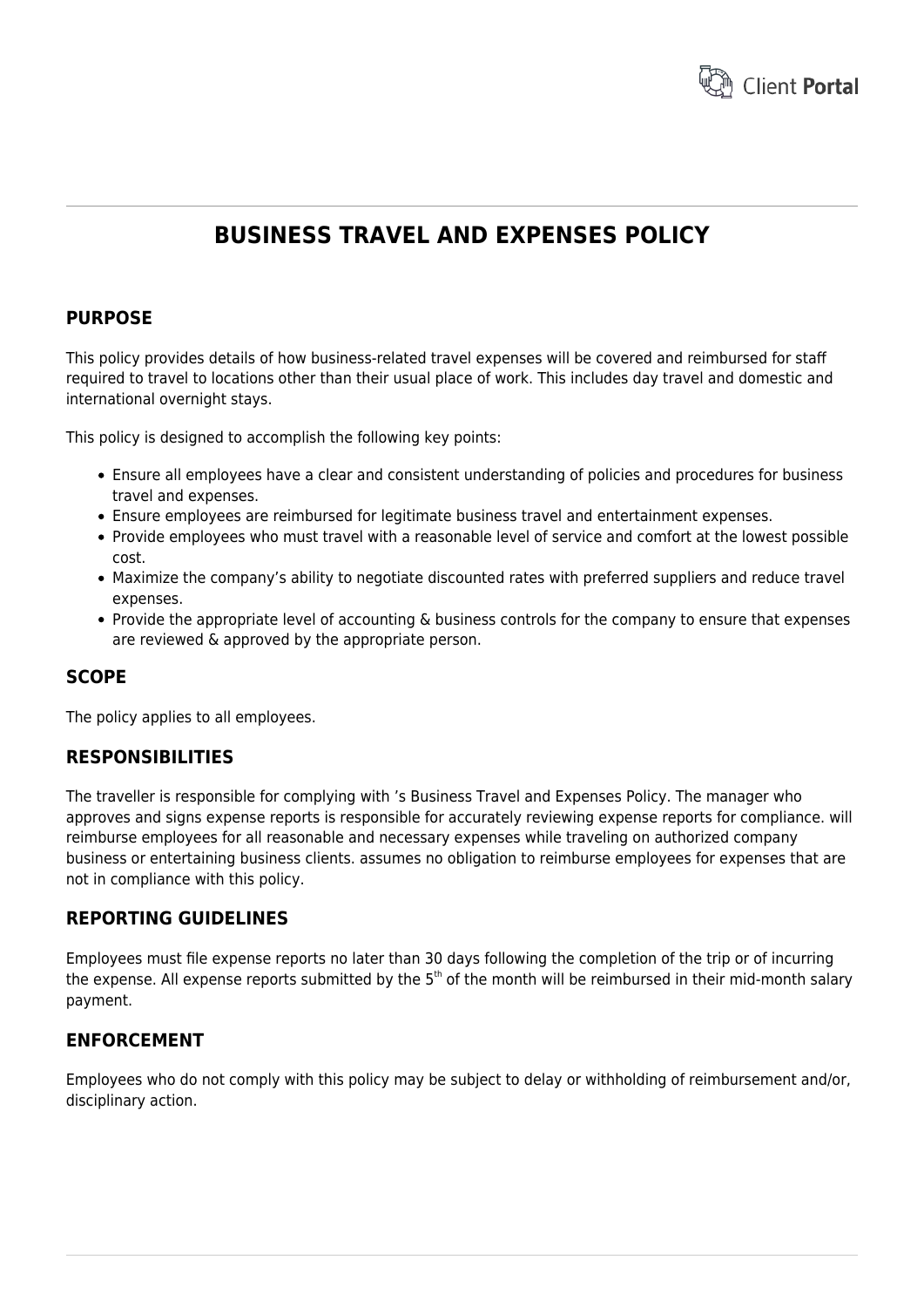

# **POLICY**

#### **Business Use of Personal Vehicle**

Employees may use their personal vehicle for business purposes if it is less expensive than renting a car, taking a taxi, or using alternate transportation. Personal vehicles may also be used when transporting company goods for delivery or entertaining stakeholders. It is the personal responsibility of the vehicle owner to carry adequate insurance coverage for their protection and for the protection of any passengers.

Mileage is reimbursed at the cents per kilometre rate established by the ATO for the engine capacity of the employee's vehicle. This mileage allowance is in lieu of actual expenses for fuel, oil, repairs, toll fees, insurance, and depreciation. Therefore, actual expenses for those items will not be reimbursed when an employee's personal vehicle is used for business.

To be reimbursed for the business use of a personal vehicle, employees must list on the expense report:

- Date and purpose of the trip
- Locations travelled to and from
- Mileage

#### **Meals**

Employees will be reimbursed for meals and accommodation as set out below (Table 1). (The maximum amount that may be reimbursed is the adjusted average of 90% of the amounts set out in the ATO reasonable travel and overtime meal allowance expense amounts for the relevant income year.)

#### **Table 1:**

Management Level

|   | Location                                                   | <b>Accommodation</b> | Meal  |
|---|------------------------------------------------------------|----------------------|-------|
|   | <b>Capital Cities</b>                                      | \$200                | \$110 |
| 2 | <b>Major Towns</b>                                         | \$160                | \$110 |
| 3 | Tier 2 Country Centres and Other<br><b>Country Centres</b> | \$120                | \$90  |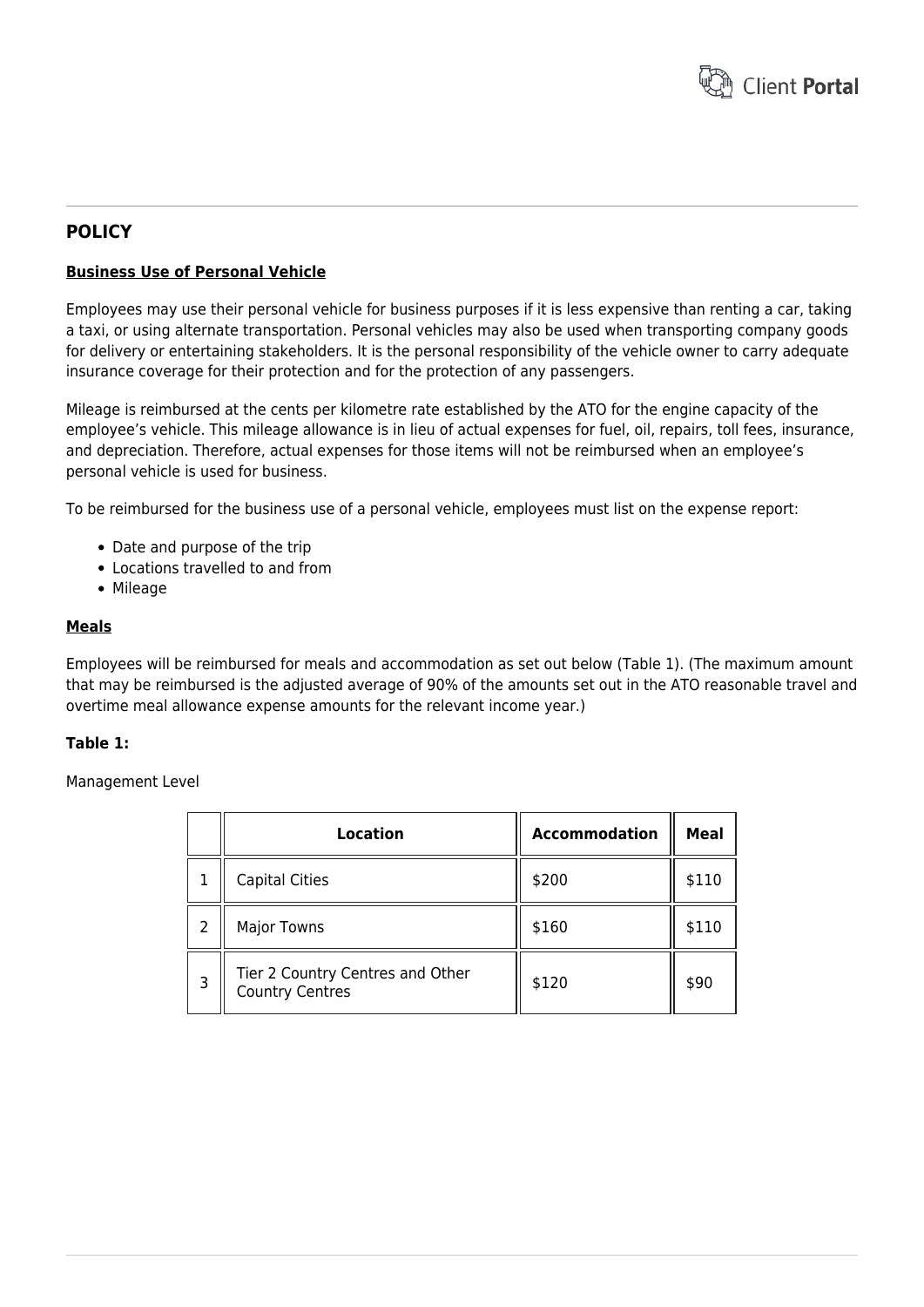

#### Staff LeveL

|   | Location                                                   | <b>Accommodation</b> | Meal |
|---|------------------------------------------------------------|----------------------|------|
|   | <b>Capital Cities</b>                                      | \$180                | \$90 |
| 2 | <b>Major Towns</b>                                         | \$140                | \$90 |
| 3 | Tier 2 Country Centres and Other<br><b>Country Centres</b> | \$120                | \$70 |

If the travel time is less than one day, the maximum amount that may be reimbursed shall be 50% of the above standard.

In case of uncontrollable and necessary situations, actual expenses which exceed the above standards can be reimbursed if the employee gives explanation for the excess and gets the superior's approval.

#### **Personal Meals**

Personal meals are defined as meal expenses incurred by the traveller when dining alone on an out-of-town business trip.

#### **Business Meals Taken With Other Employees**

Employees will be reimbursed for business-related meals taken with other employees only in the following circumstances:

- When a stakeholder is present
- When at least one company employee is from out of town
- When, for confidentiality reasons, business must be conducted off company premises
- When the employees are working a late night or weekend (refer below)

Business Meal expense per person shall not exceed 1.5 times of the ATO reasonable meal allowance expense amounts.

The following documentation is required and must be recorded on the expense report:

- Names of individuals present, their titles and company name,
- Name and location of where the meal or event took place,
- Exact amount and date of the expense.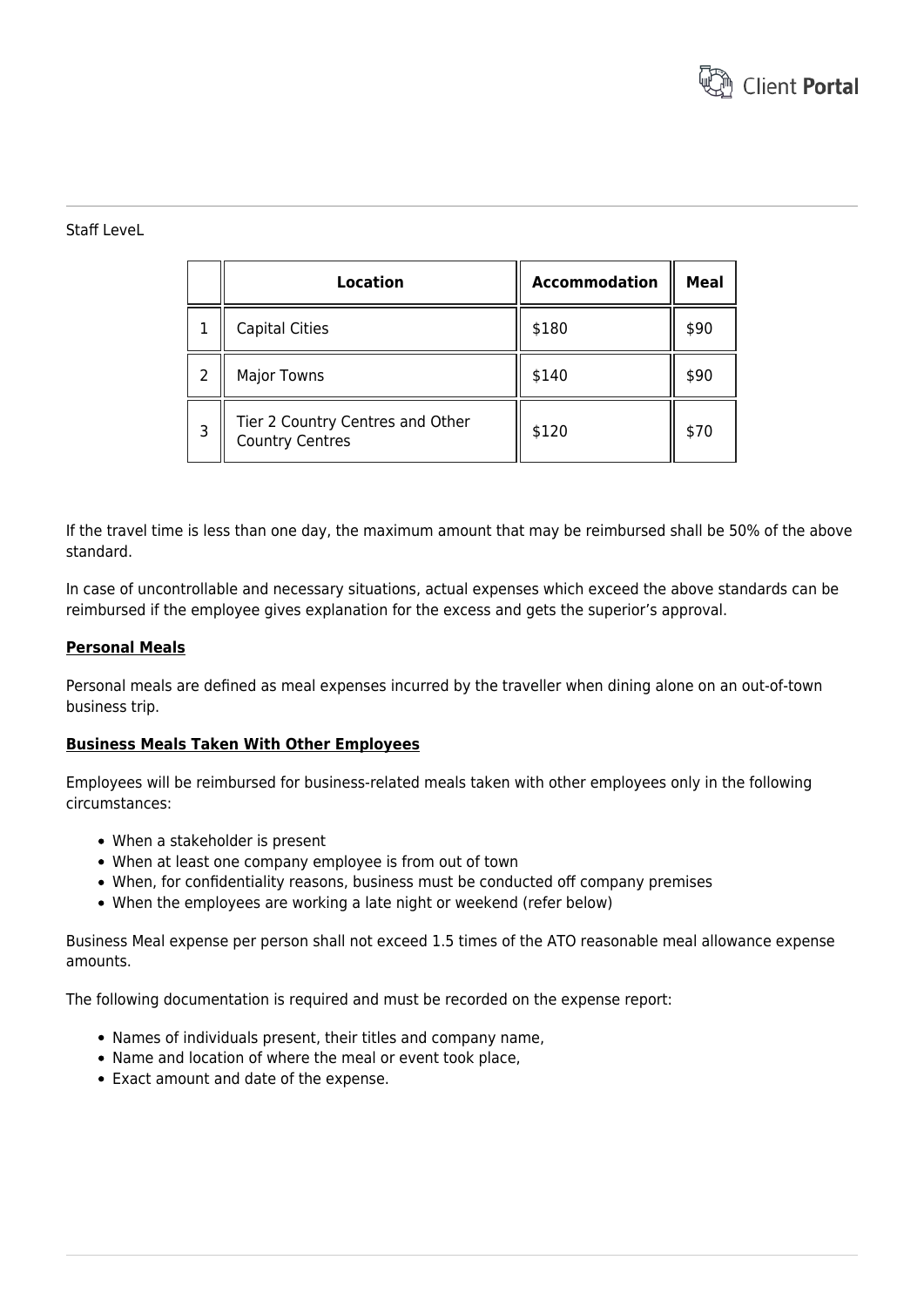

#### **Weekend and Late Night Meals and Taxi**

If an employee works beyond 7:30pm on a weeknight, a dinner and taxi expense may be reimbursed, so long as the employee arrived to work on or before normal office opening hours on that day. If an employee works a full day on a weekend, a reimbursable lunch may be purchased, and a reimbursable dinner and taxi charge may be purchased after 7:30pm. Meal expenses cannot be claimed on days the employee works part of the day.

#### **Alcoholic Beverages**

Alcoholic beverages are not reimbursable. In the event an employee chooses to consume alcoholic beverages in connection with a business meal or function at their own expense, expects that employees will act responsibly and avoid excess. If an employee has any concerns that he/she is not capable of safely driving after such events, then will reimburse the cost of alternative transportation to ensure that the employee does not place themselves or others in danger. An employee, who is arrested and convicted for Driving Under the Influence of Alcohol or Drugs while in the performance of company business, or when returning from a business function, is subject to disciplinary action, possibly including termination.

#### **Travel Authorisation**

Requests for travel authorisation must include the date, time, expected length, purpose and expected costs of travel. Written email authorisation from the CEO is required for international and interstate travel. Verbal or written email authorisation from a next-level manager is required for travel greater than 300kms from the employee's usual workplace. In exceptional circumstances where travel authorisation is not obtained prior to travel, authorisation may be provided retrospectively. The CEO's international travel shall be approved by Group Chairman.

#### **Air/Rail Travel**

Air travel reservations should be made in such a manner as to secure the best available fare. Available resources include, but are not limited to: travel agents, or online booking directly with the airline. All air travel should be in economy class, unless the flight is an overnight international flight or an international flight greater than 6 hours, in which case the flight may be business class.

When traveling by air:

- Employees are expected to use the lowest logical airfare available.
- Employees are expected to book as early as possible.
- Employees are expected to use non-direct flights when the savings are substantial.
- Obtain CEO approval for all trips over \$1,000.
- Obtain CEO approval for all International travel. The CEO's international travel shall be approved by Group Chairman.

#### **Upgrades for Air Travel**

Upgrades for air travel are not reimbursable. If an employee wishes to upgrade, this will be done at the employee's expense.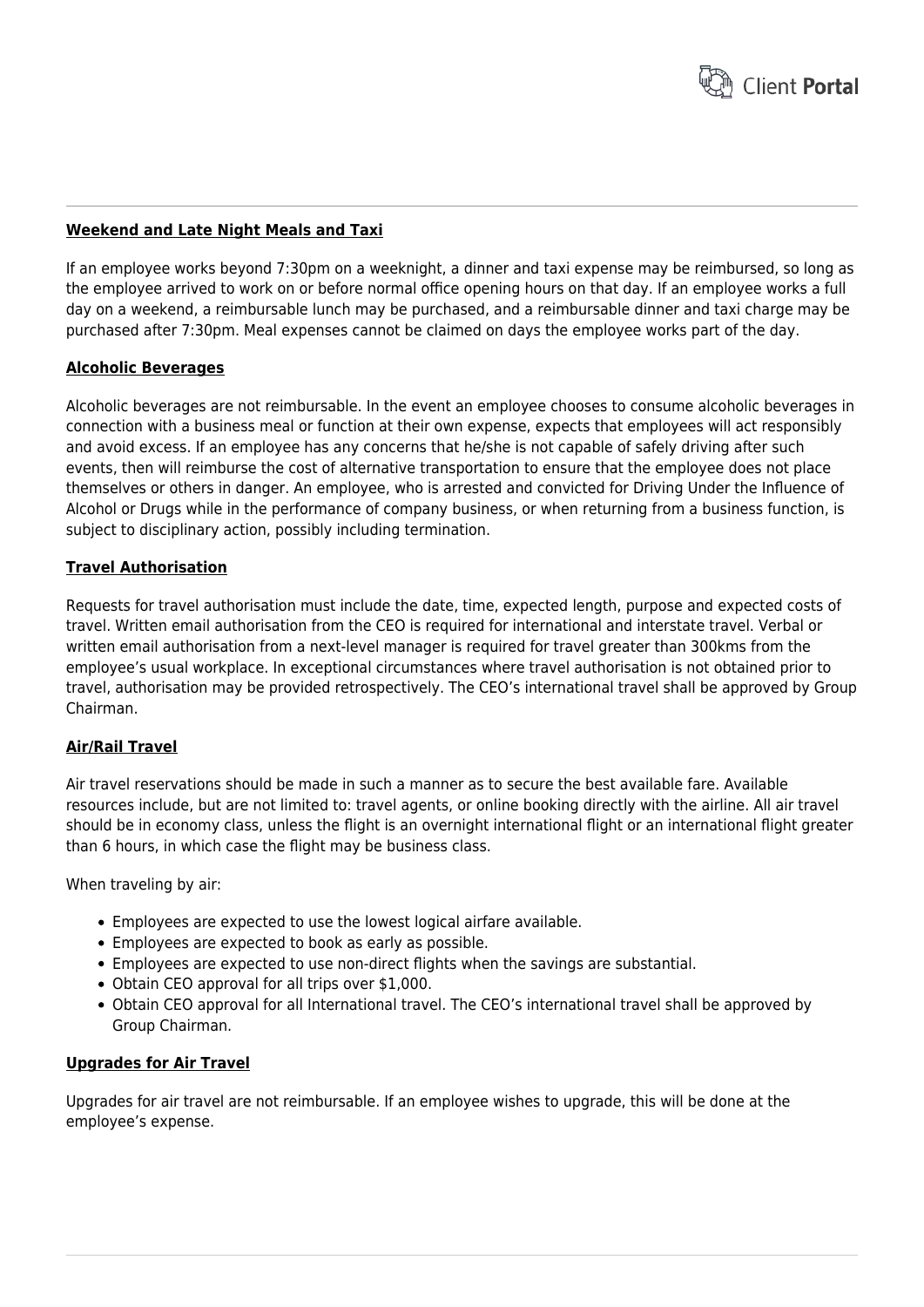

#### **Cancellations**

When a trip is cancelled after the ticket has been issued, the traveller should inquire about using the same ticket for future travel. Employees should reuse airline tickets if: a) they are traveling on the same route, or b) airfare eligibility requirements (verified with travel agent) are met.

If a cancellation fee or changing fee is caused by an employee, it shall be borne by the employee. If a cancellation fee or changing fee is caused by the company, it should be borne by the company.

#### **Unused/Voided Airline Tickets**

Unused airline tickets or flight coupons must never be discarded or destroyed as these documents may have a cash value. To expedite refunds, unused or partially used airline tickets must be returned immediately to the issuing authority. Employees must NOT include unused tickets with their expense reports. Employees with an electronic ticket simply need to call the travel agent/issuing authority to initiate a refund.

#### **Lost or Stolen Airline Tickets**

Immediately upon discovery of a lost/stolen ticket, the traveller must:

- Report the loss to the travel agent/issuing authority who will file the lost ticket application
- Fill out a lost ticket application at the airline ticket counter.

#### **Airport and Train Station Parking**

When parking at an airport or train station is part of business travel, the cost of parking will be reimbursed. Employees are encouraged to park at the cheapest location, including long term parking or off-site parking where possible.

#### **Auto Travel: Car Rental**

Employees may rent a car to get to their destination when driving is more cost effective than airline or rail travel. Employees may rent a car at their destination when it is less expensive than other transportation modes such as taxis, airport limousines and airport shuttles. Whenever multiple employees are traveling together, every effort to rideshare or carpool must be made.. When picking up a rental car, check with the rental car agent for any promotional rates, last-minutes specials or free upgrades. At the time of rental, inspect the car and be sure that any damage found is noted on the contract before the vehicle is accepted. When plans change, employees are responsible for cancelling rental car reservations.

Employees may book a car rental class of service one level higher than a compact car rental when:

- The traveller can be upgraded at no extra cost
- Two or more company employees are traveling together
- Entertaining stakeholders
- Cars in the authorized category are not available
- Transporting excess baggage
- Traveling in excess of 300km per day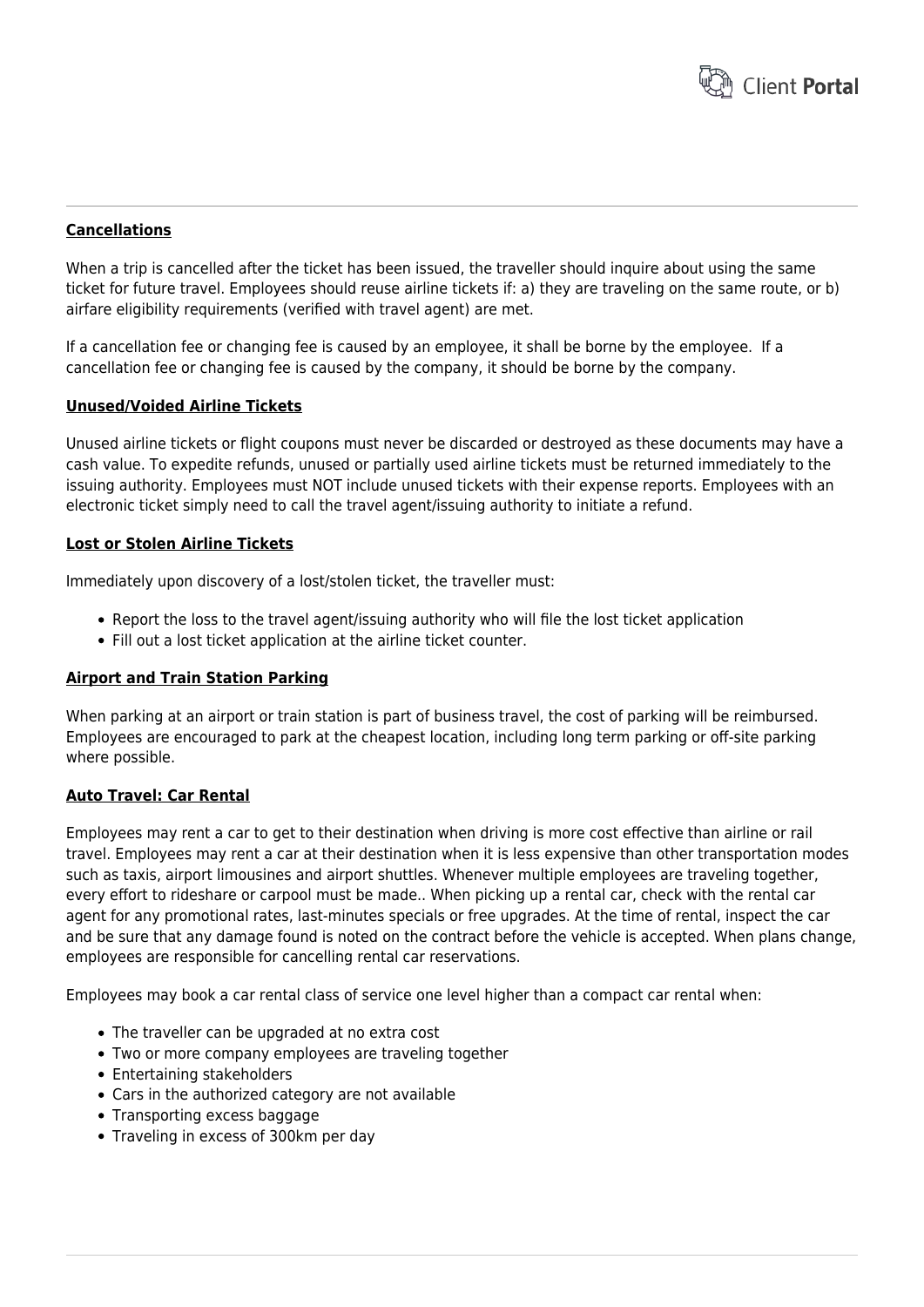

Domestic travellers should ensure comprehensive insurance covering the rental vehicle is in place. Should a rental car accident occur, employees should immediately contact the rental Car Company, local authorities (as required), and the Human Resources Department.

#### **Rental Car Fuel**

Fuel for use in rental cars is reimbursable with proper documentation.

#### **Mobile Phone Use While Driving**

strictly prohibits employees from using a mobile phone without a hands-free device while driving.

#### **Lodging / Hotel**

Hotel reservations should be made in advance in such a manner as to secure the best available rate and may be booked through the assistance of a Travel Agent or directly on line. For travel within Australia, accommodation costs should not exceed the standard listed in Table 1. In case of uncontrollable and necessary situations, actual expenses which exceed the above standards can be reimbursed if the employee gives explanation for the excess and gets the superior's approval.

For travel involving a stay greater than 4 consecutive nights, a reimbursement for hotel laundry may be provided.

Any other costs associated with the stay (such as mini bar, in-house movies, gym fees etc.) are the responsibility of the employee. International accommodation may be booked at the employee's discretion under a best endeavours basis to secure the best available rate.

#### **Entertainment During Travel**

Entertainment expenses occur during travel shall be approved by the CEO.

#### **Non-reimbursable Expenses**

The following is a non-exhaustive list of items which are NOT reimbursable under this policy $\Box$ 

- Airline club / Country club membership dues
- Parking tickets or other fines
- Delinquency fees / Finance charges for personal credit cards
- Excess baggage charges
- Expenses for travel incurred by companions / family members
- Expenses related to vacation or personal days while on a business trip
- Loss / Theft of personal funds or property / Lost baggage
- Avoidable "No-Show" charges for airfare, hotel or car services
- Non-Compulsory insurance coverage
- Rental car upgrades
- Repairs due to accidents